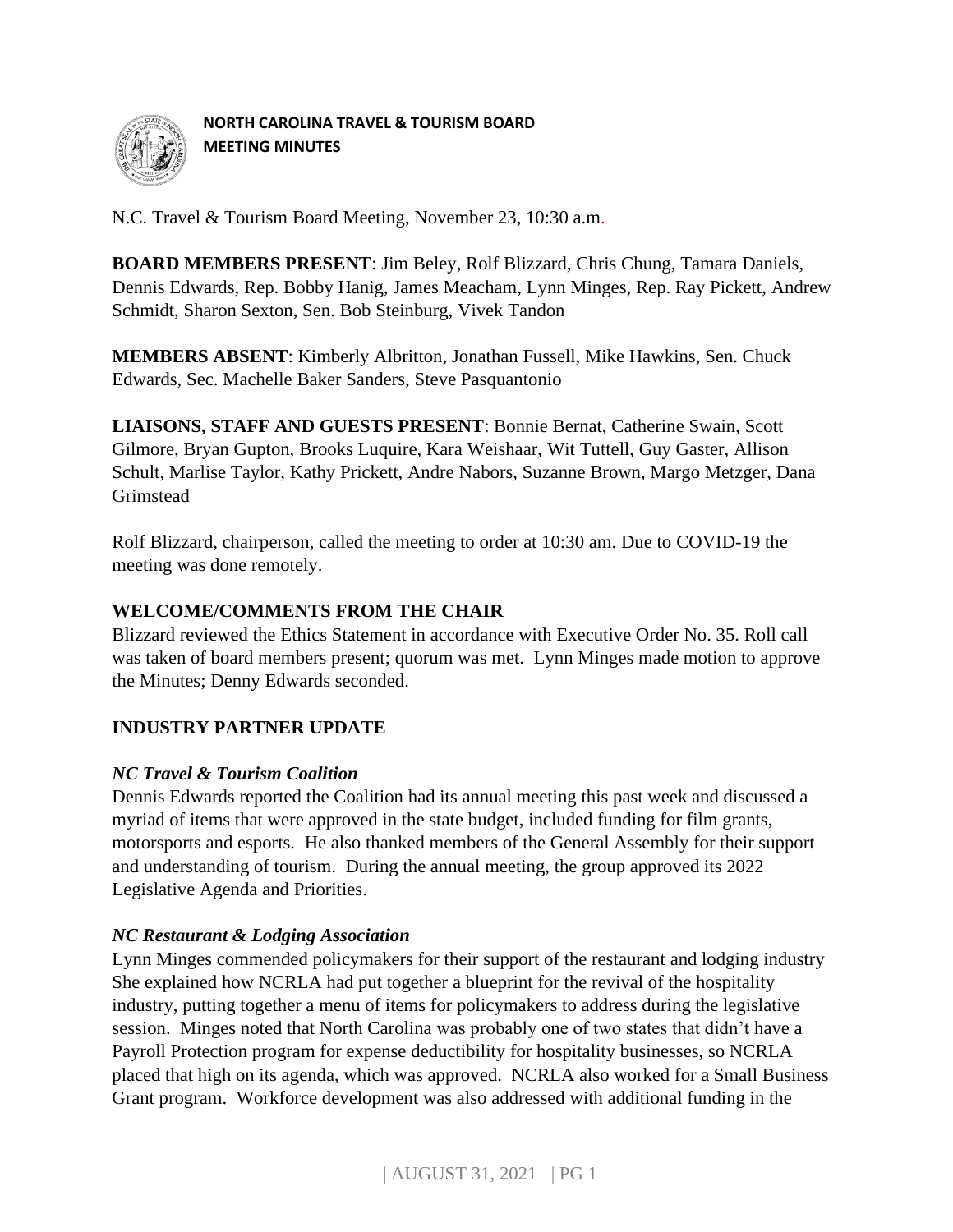budget. In addition, NCRLA is working for acquire training funds to assist business owners by providing funding through federal funds instead of from the hospitality business itself.

## *NC Travel Industry Association*

Andrew Schmidt noted NCTIA had its annual conference in September, noting everyone was pleased to be meeting in-person. During the conference, NCTIA established its Legislative priorities. NCTIA worked to acquire funds through the Tourism Education Foundation for a pilot program in Charlotte that would address the recruitment, training and retention of hospitality employees. In addition, the group is working with the Pathways for Hospitality program, which would introduce high school students to careers within the hospitality industry.

## *Destination Marketing Association of North Carolina*

James Meacham reported that DMANC had its annual meeting in conjunction with NCTIA, emphasizing the continued effort on recovery. DMANC's meeting focused on ensuring DMOs are maximizing the remaining programs that are still available to them. He expressed appreciation to the legislature for legislative action approved to allow TDAs and CVBs to get PPP recovery loans/grants.

## *NC Sports Leadership Council*

Bonnie Bernat announced the Leadership Council will have its first in-person meeting on Jan. 5 in Charlotte. The group is monitoring the Sports Wagering Bill, along with the establishment of a grant fund.

## *Legislative Update*

Rep. Bobby Hanig thanked his fellow legislators for their support of tourism and for understanding its importance. Hanig noted the passage of funds for Dare County for essential housing that should help Dare and surrounding counties regarding those people who work in Dare County. He invited each tourism group to share their legislative agendas for information as the General Assembly considers future policies in upcoming sessions.

Sen. Bob Steinburg noted every county, regardless of size, needs help with travel & tourism as other businesses have relocated elsewhere. He noted several counties in his district are examining what they have to offer and welcome assistance in ways to promote themselves. One lesson learned from the pandemic is that tourism can't be taken for granted. He encouraged getting all legislators involved, so he would also welcome agendas from any tourism organization.

Rep. Ray Pickett echoed the significance of tourism to the state and the importance of everyone's involvement in keeping that on the forefront. He voiced his pleasure that the budget and the PPP relief have passed. Pickett also requested legislative agendas so the General Assembly could get an early start.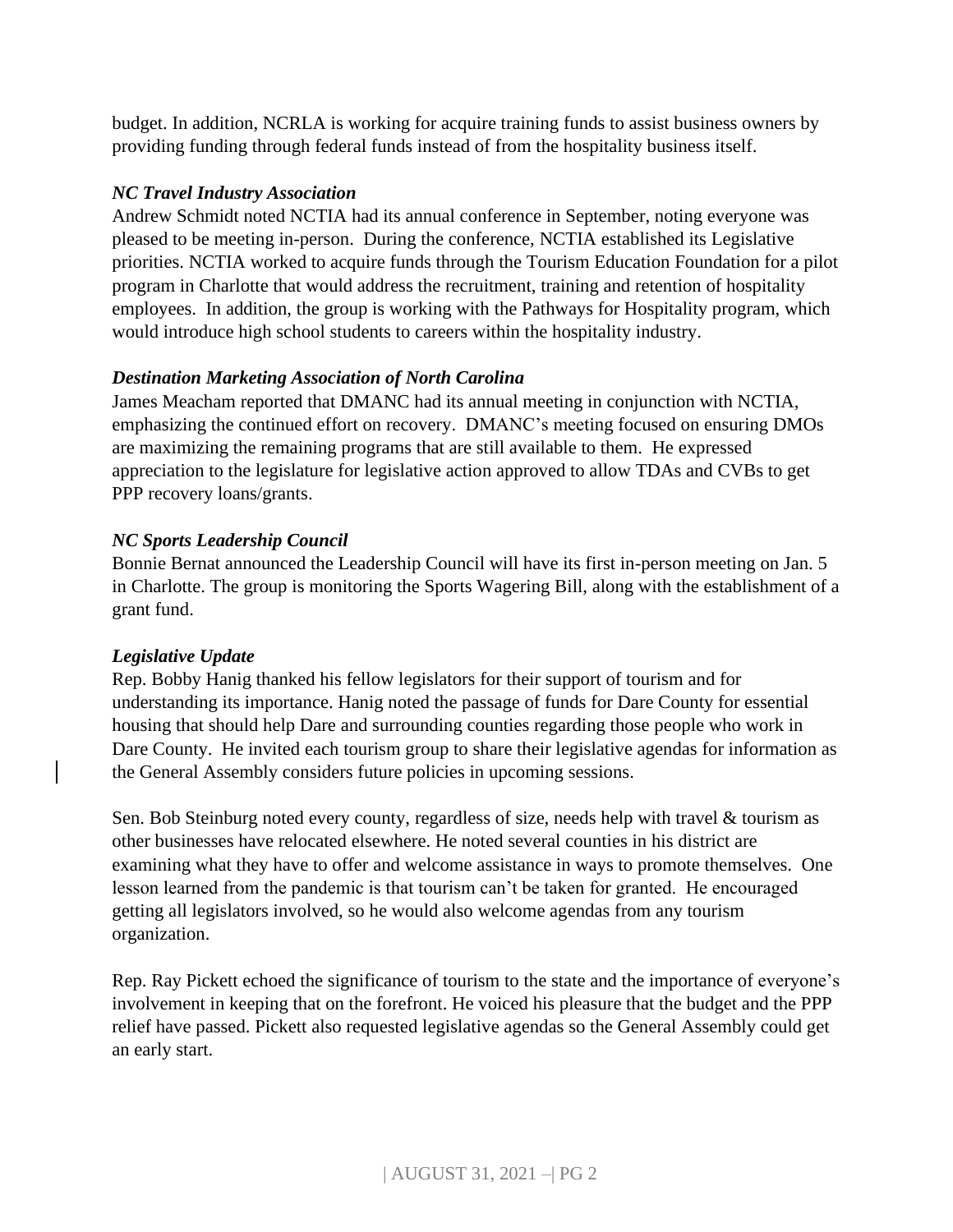#### *EDPNC*

Chris Chung confirmed the workforce labor challenges is affecting the economic rebound, as it's impacting tourism, business development and industry recruitment. The problems look to continue based on demographic trends in the US. Chung also echoed thanks to the General Assembly and governor for additional funding for the EDPNC's marketing efforts, plus funding for the NC Outdoor Recreation Industry Office.

#### *Visit NC*

Dana Grimstead gave an overview of the *2022 Official North Carolina Travel Guide*, which is scheduled to be released in mid-December. She highlighted the added value found in the contract with Meredith Travel Marketing, which publishes the guide.

Dennis Edwards asked Wit Tuttell about the status for EDA funding from the state, noting it appeared part of the money would be allotted to NC State Parks. Tuttell noted several entities are slated to benefit from the funding, including the Main Street program with the NC Department of Commerce and NC Department of Natural & Cultural Resources overseeing the submission. Tuttell invited Catherine Swain to provide additional information.

Marlise Taylor reviewed the 2020 County Level Spending report, noting the new methodology that was used; examined current lodging data, along with the Daily Travel Index; and discussed the results of Visit NC's latest NC Resident Sentiment survey.

Wit Tuttell told the board about another study that was done by Visit Florida. Interestingly, at the Visit Florida board meeting in October, it was shown that North Carolina and South Carolina were now the primary competitors for Florida tourism. Tuttell noted this shows North Carolina is positioned very well to come out of the pandemic strongly.

NC Film Office's Guy Gaster updated the board on filming activities within the state, noting 91 projects have completed "intent to film" forms this year. As of Nov. 1, there's been an estimated \$437 million of in-state spending by productions; more than 5,300 crew hires and nearly 27,600 job opportunities; and filming has happened in all eight of the state's Prosperity Zones.

Margo Metzger mentioned Visit NC is back to hosting journalists and holding media events inperson. She highlighted several notable media placements.

Tuttell wrapped up with an update on Visit NC's marketing efforts for Group Travel, Outdoor NC, Retire NC, partner relations and international markets. He also announced the in-person return on the 2022 Visit NC 365 Conference, slated for March 20-22 in Durham.